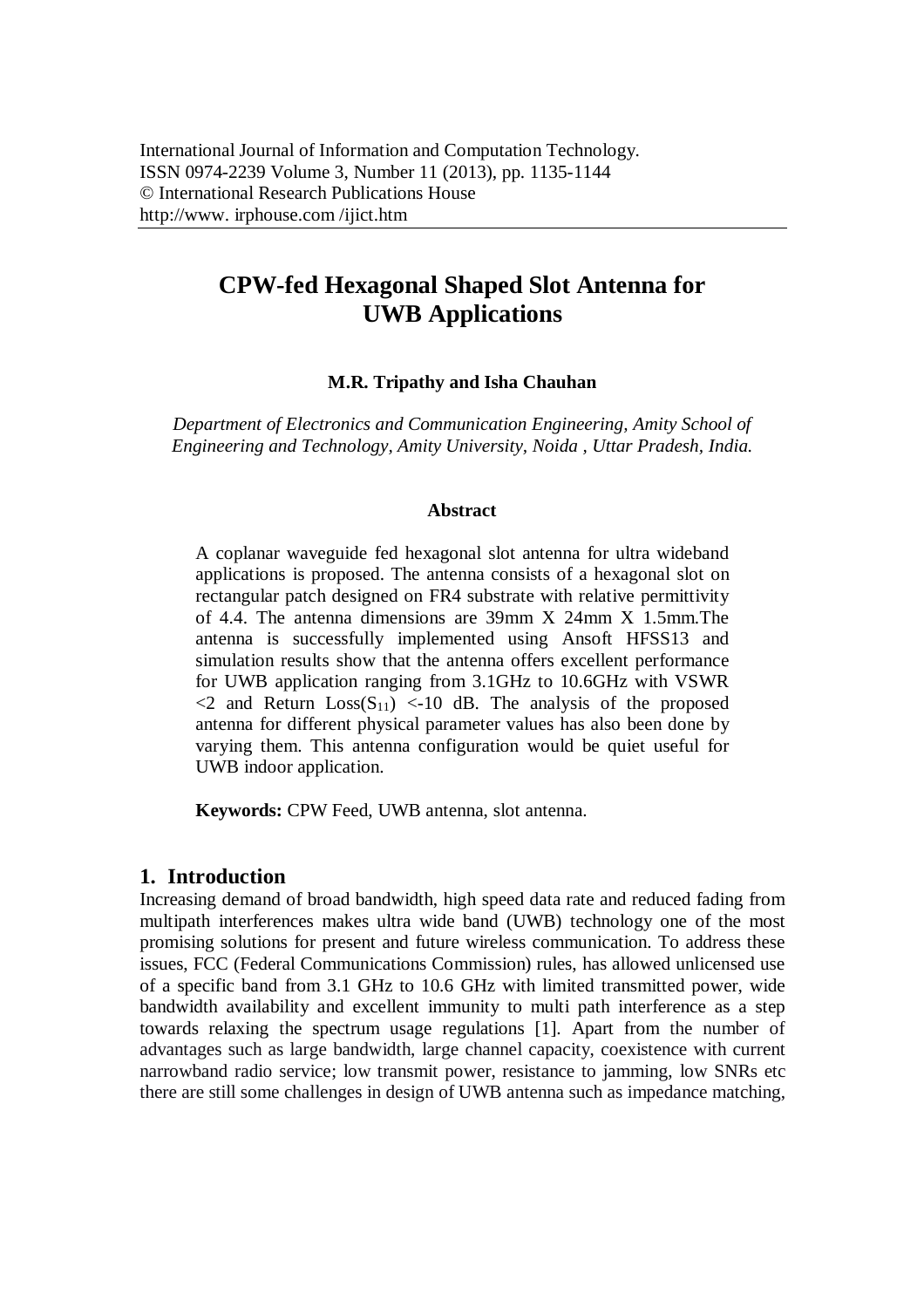type of feed and excitation, compact size, and limitation of short range transmission. There are various antenna configurations such as planar monopoles, slot antennas and dipoles that are earlier suggested for use in wireless applications [2-5]. Among them, planar slot antennas are more promising because of their simple structure, easy to fabricate and wide impedance bandwidth characteristics. Apart from traditional feeding mechanisms such as microstrip line feed, coaxial feed or aperture coupled feed, the CPW (Coplanar waveguide) fed antennas are more advantageous due to salient features like less radiation loss, less dispersion, easy integration with monolithic microwave integrated circuits (MMIC), simple configuration and the ability to effectively control their characteristic impedance [2]. The coplanar waveguide was proposed by C.P. Wen in 1969. It is an alternative to Microstrip and Stripline that place both, the signal and ground currents on the same layer. The conductors formed a center strip separated by a narrow gap from two ground planes on either side. The dimensions of the center strip, the gap, the thickness and permittivity of the dielectric substrate determined the effective dielectric constant, characteristic impedance and the attenuation of the line [5]. Etching the slot and the feed line on the same side of the substrate eliminates the alignment problem needed in other wideband feeding techniques such as aperture coupled and proximity feed. UWB communication demands ultra wide bandwidth which basic patch antennas cannot support. So where cost, size, performances are constraints planar slot antennas are more beneficial compared to microstrip patch antenna.

In this paper, CPW-fed UWB hexagonal shaped slot antenna with geometry is presented. The antenna has simple design due to less number of design parameters compared with the existing wideband antennas in the literature. Details of the antenna design are discussed and simulation results of the proposed antenna are presented and analyzed.



# **2. Antenna Geometry**

**Fig. 1**: Proposed antenna design.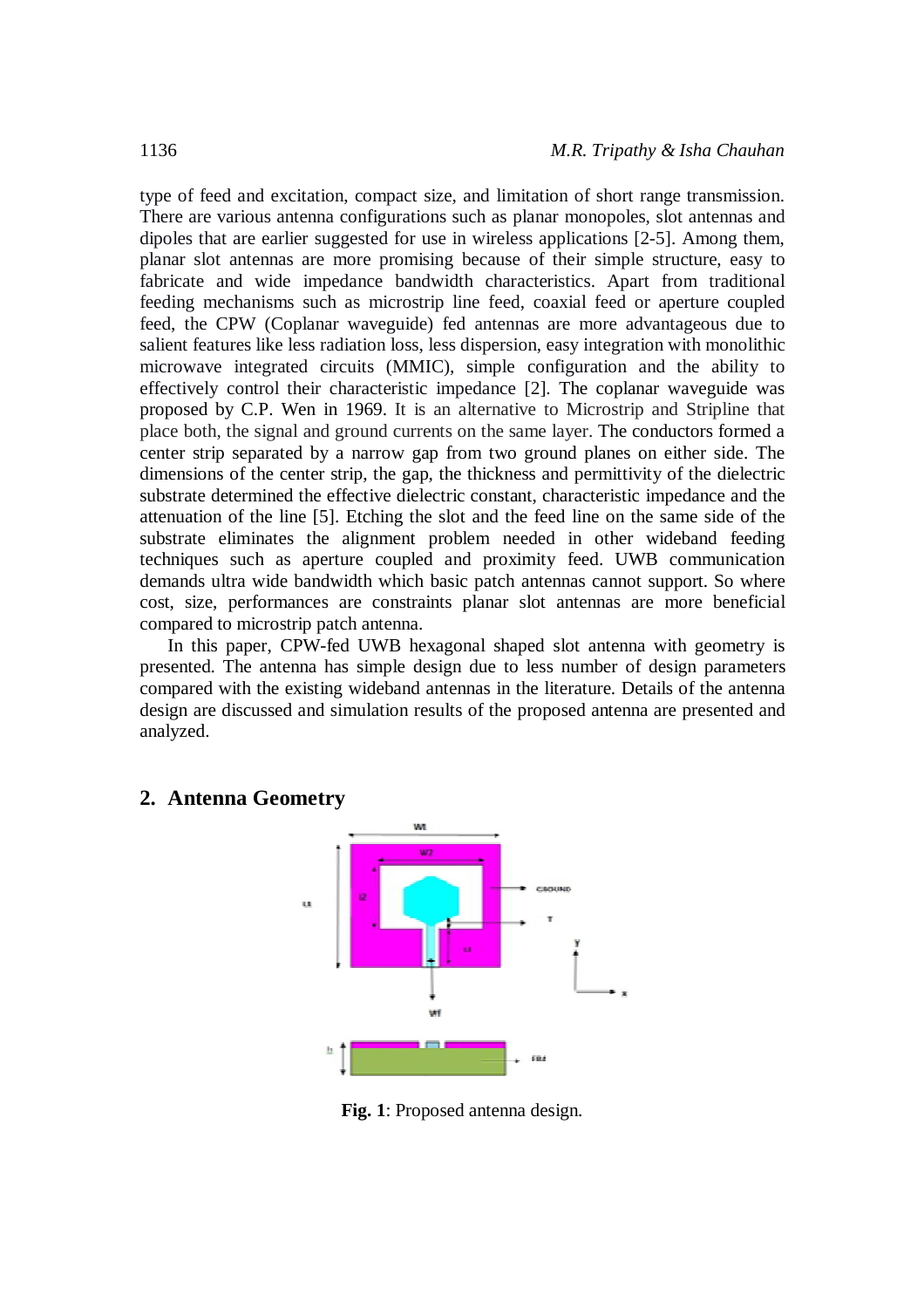The geometry and parameters of the hexagonal slot antenna with a rectangular stub are shown in Fig. 1, where W1 and L1 are the width and length of the ground, W2 and L2 are the width and length of the rectangular slot and  $W<sub>h</sub>$  And  $L<sub>h</sub>$  are the width and length of hexagonal stub and T is the distance between the stub and the CPW feed line. Wf and Lf are the width and length of the feed line. The antenna is supported by a FR4 epoxy dielectric substrate of a height equal to1.5mm and a relative dielectric constant of 4.4. The CPW is designed for a  $50\Omega$  characteristic impedance with feed line width and length equal to 3.6mm and 10 mm, respectively. In order to provide design criteria for this antenna, the effects of different geometrical parameter are analyzed. For the aperture antenna, the rectangle-shaped tuning stub is introduced to enhance the coupling between the slot and the feed line so as to achieve the ultra wideband property of the antenna. The ground has a same size as the substrate and the inner profile of the ground is a rectangular cut. The commercial simulation software Ansoft HFSS 13.0 based on the finite element method (FEM) is employed to perform the design and optimization process.

| Parameter      | <b>Description</b>     | Value(mm) |
|----------------|------------------------|-----------|
| W1             | Width of ground plane  | 34        |
| L1             | Length of ground plane | 29        |
| W <sub>2</sub> | Width of slot          | 18        |
| L2             | Length of slot         | 13        |
| $\rm W_h$      | Width of hexagon       | 9         |
| $L_h$          | Length of hexagon      | 8.7       |
| Wf             | Width of feedline      | 3.6       |
| Lf             | Length of feedline     | 10        |
| T              | Spacing between ground | 2         |
|                | plane edge and stub    |           |
| G              | Gap of distance        | 0.4       |
| H              | Height of substrate    | 1.5       |

| <b>Table 1:</b> Parameter values of antenna. |
|----------------------------------------------|
|----------------------------------------------|

# **3. Simulated Results and Discussions**

To evaluate the performance of the proposed antenna, it is designed and simulated using Ansoft HFSS 13.0 software tool. The analysis of the antenna for different physical parameter values has been done by varying one of them and keeping others as constant. The optimal parameter values of the antenna are listed in the table 1. The simulated return loss & VSWR of the proposed antenna is shown in fig 2 and fig 3.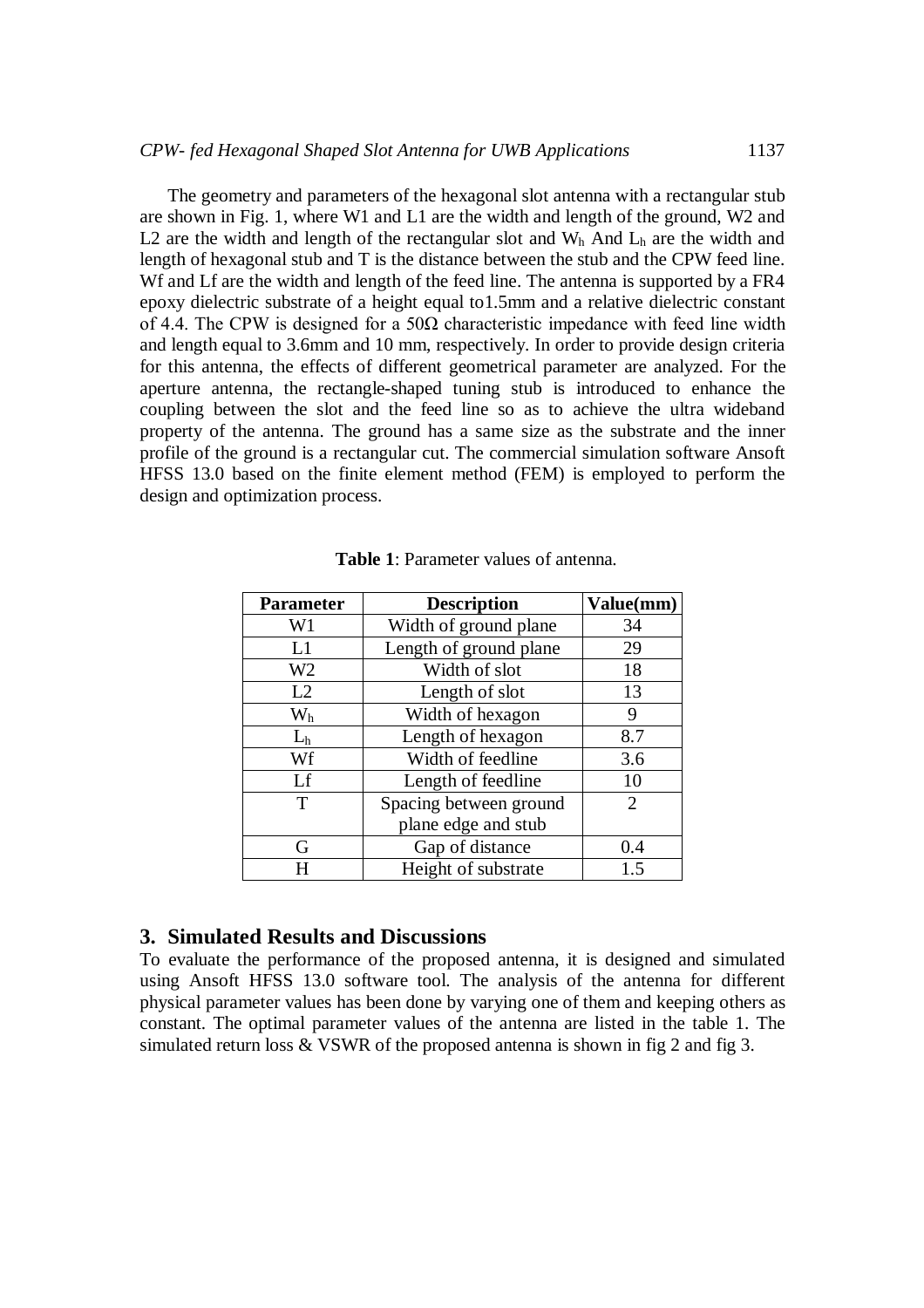

**Fig. 2**: Return loss of proposed antenna



**Fig. 3**: VSWR of proposed antenna.

From Fig. 2 and Fig. 3 it is seen that the proposed antenna achieves return loss of - 37.18dB and VSWR 1.02 at 10 GHz. The length and width of the rectangular slot has been varied in order to see the effect on the return loss and VSWR of the antenna.

#### **A. Effect due to change of parameter W2 (Width of slot)**

The width of the slot was decreased to 16mm and 14mm keeping the length of slot fixed at 13mm. Fig 4and 5 shows the simulated results of return loss and VSWR respectively when W2=16mm. Fig 6 and 7 shows the simulated results of return loss and VSWR respectively when W2=14mm.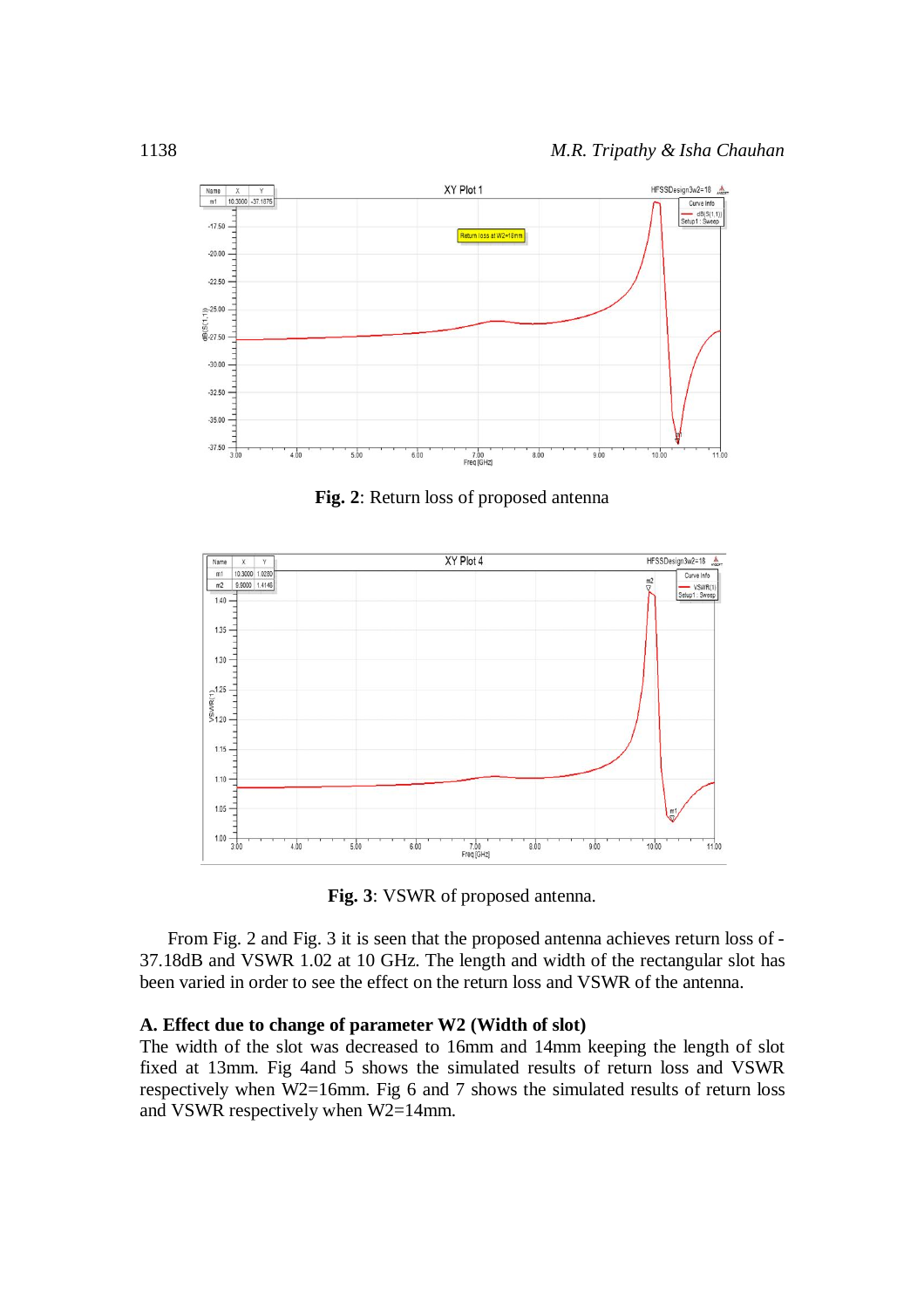

**Fig. 4**: Return loss at W2=16mm.



**Fig. 5**: VSWR at W2=16mm.



**Fig. 6**: Return loss at  $W2 = 14$ mm.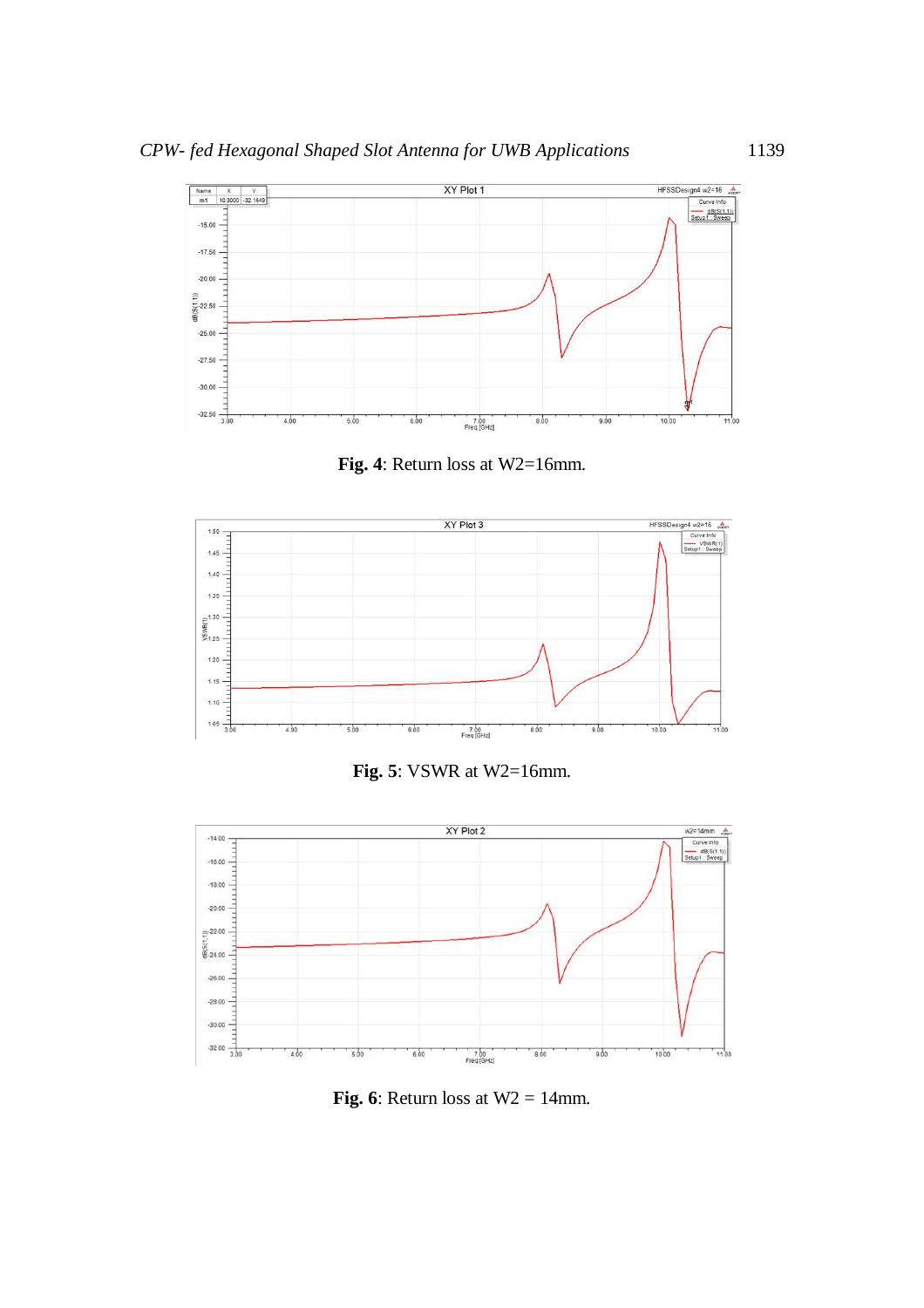

**Fig. 7**: VSWR at  $W2 = 14$ mm.

# **B. Effect due to change in parameter L2 (Length of slot)**

The length of the slot was first decreased to 12mm and then increased to 14mm keeping the width of slot fixed at 18mm. Fig 8and 9 shows the simulated results of return loss and VSWR respectively when L2=12mm. Fig 10 and 11 shows the simulated results of return loss and VSWR respectively when L2=14mm.



**Fig.8**: Return loss at  $L2 = 12$ mm.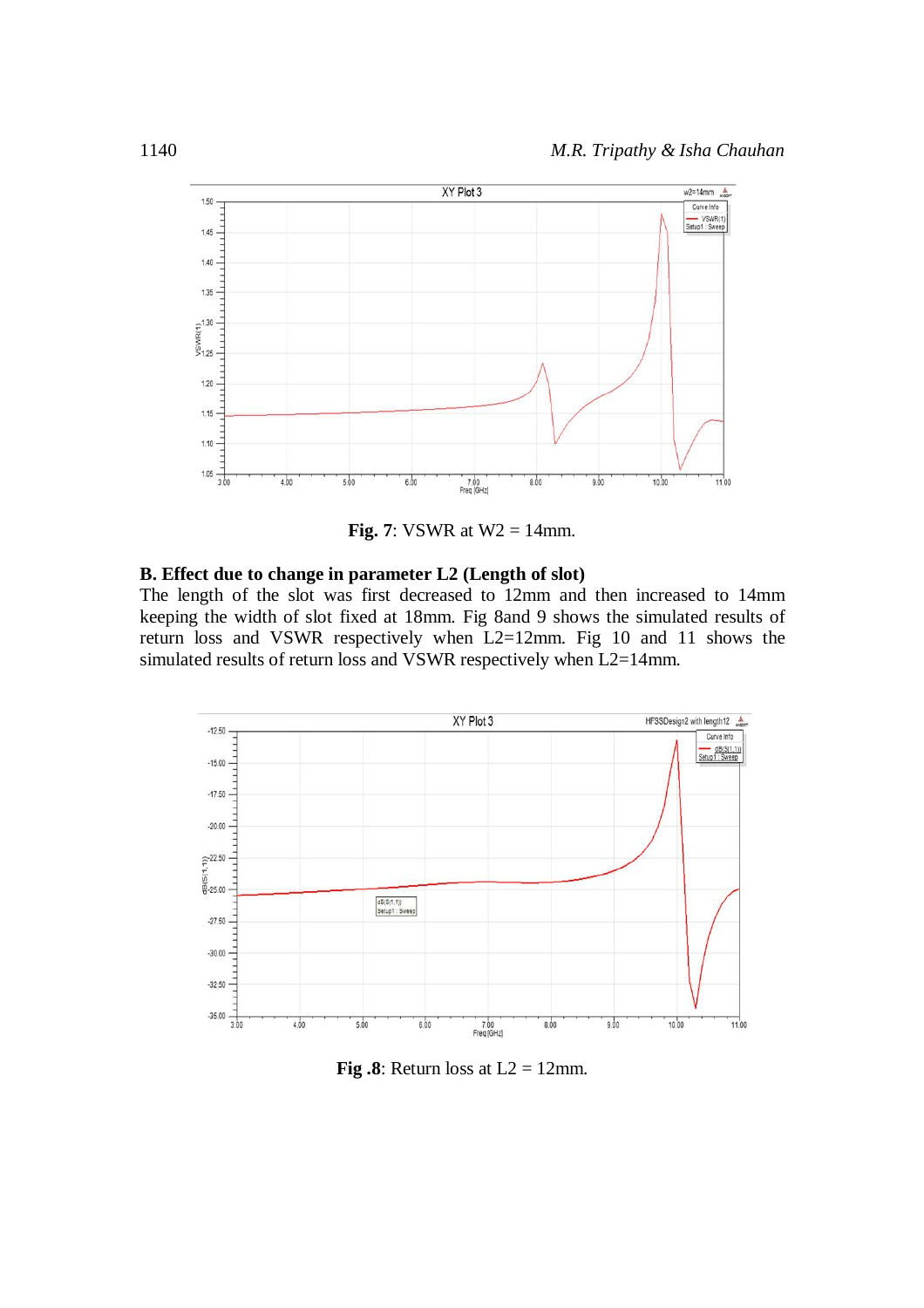





**Fig. 10**: Return loss at  $L2 = 14$ mm



**Fig. 11**: VSWR at  $L2 = 14$ mm.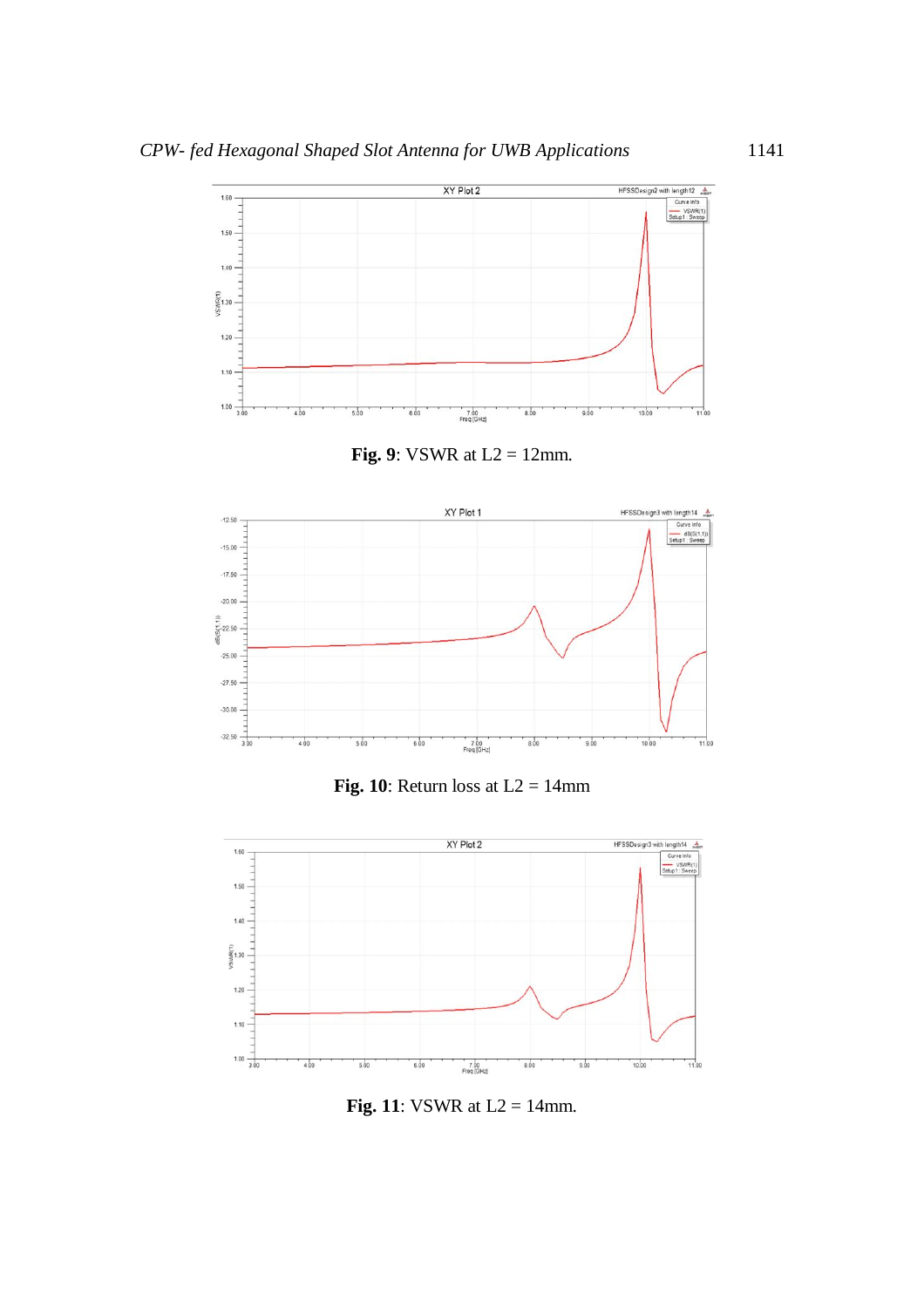# **Comparison results at 10 GHz**

Comparing, Fig. 2 and 3 with Fig. 4 to Fig. 11 it has been observed that as width of slot W2 was decreased keeping L2 fixed the return loss has increased from -37.18 dB to -30.83dB at 10 GHz and the VSWR values has remained less than 1.5. In other case when length of slot L2 was decreased to 12mm keeping W2 constant at 18 mm, the return loss increased from -37.18dB to -34.19dB at 10 GHz. It is also seen that when L<sub>2</sub> was increased to 14 mm, the return loss increased from -34.19 dB to -31.97dB. So, as length and width of slot decreases the return loss decreases accordingly where,

| Width $(W2)$ (mm) |    | Length $(L2)$ (mm)   Return loss $(S_{11} < -10dB)$ |
|-------------------|----|-----------------------------------------------------|
| 18                | 13 | $-37.18$                                            |
| 16                | 13 | $-32.16$                                            |
| 14                | 13 | $-30.83$                                            |
| 18                | 12 | $-34.19$                                            |
| 18                | 14 | $-31.97$                                            |

VSWR remains less than 1.5 in all cases.

Fig. 12 and 13 show the simulated E and H plane pattern respectively at 10 GHz. The beam width seems to be broad. It can cover wide direction of communication.





**Fig. 12**: E plane pattern at 10 GHz. **Fig. 13**: H plane pattern at 10 GHz.